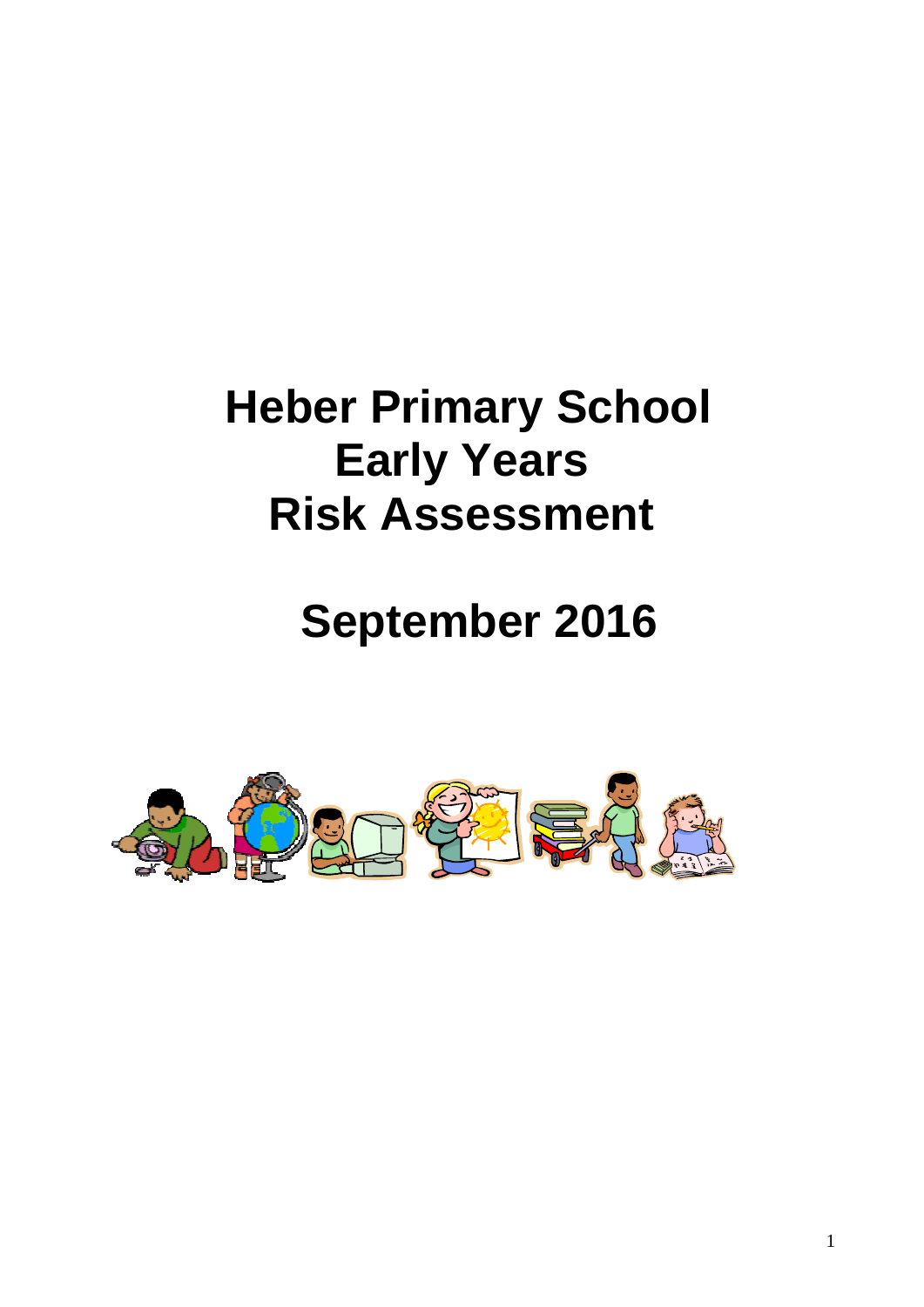## Heber Primary School EYFS - Suitable Premises, Environment and Equipment Risk Assessment

| <b>Risk Assessment Title</b>                                           | Outdoor and indoor spaces, furniture, equipment toys to comply with sections of EYFS |
|------------------------------------------------------------------------|--------------------------------------------------------------------------------------|
| Date of Risk Assessment                                                | September 2016                                                                       |
| <b>Risk Assessment Completed by</b>                                    | EYFS Team Leader + EYFS Team                                                         |
| Initial Review Date for Assessment:<br>(6 weeks after completion date) |                                                                                      |
| <b>Assessment Review Date:</b><br>(Annually or sooner if required)     |                                                                                      |

- **4** a *hazard* is anything that may cause harm, such as chemicals, electricity, working from ladders, an open drawer etc;
- the *risk* is the chance, high or low, that somebody could be harmed by these and other hazards, together with an indication of how serious the harm could be.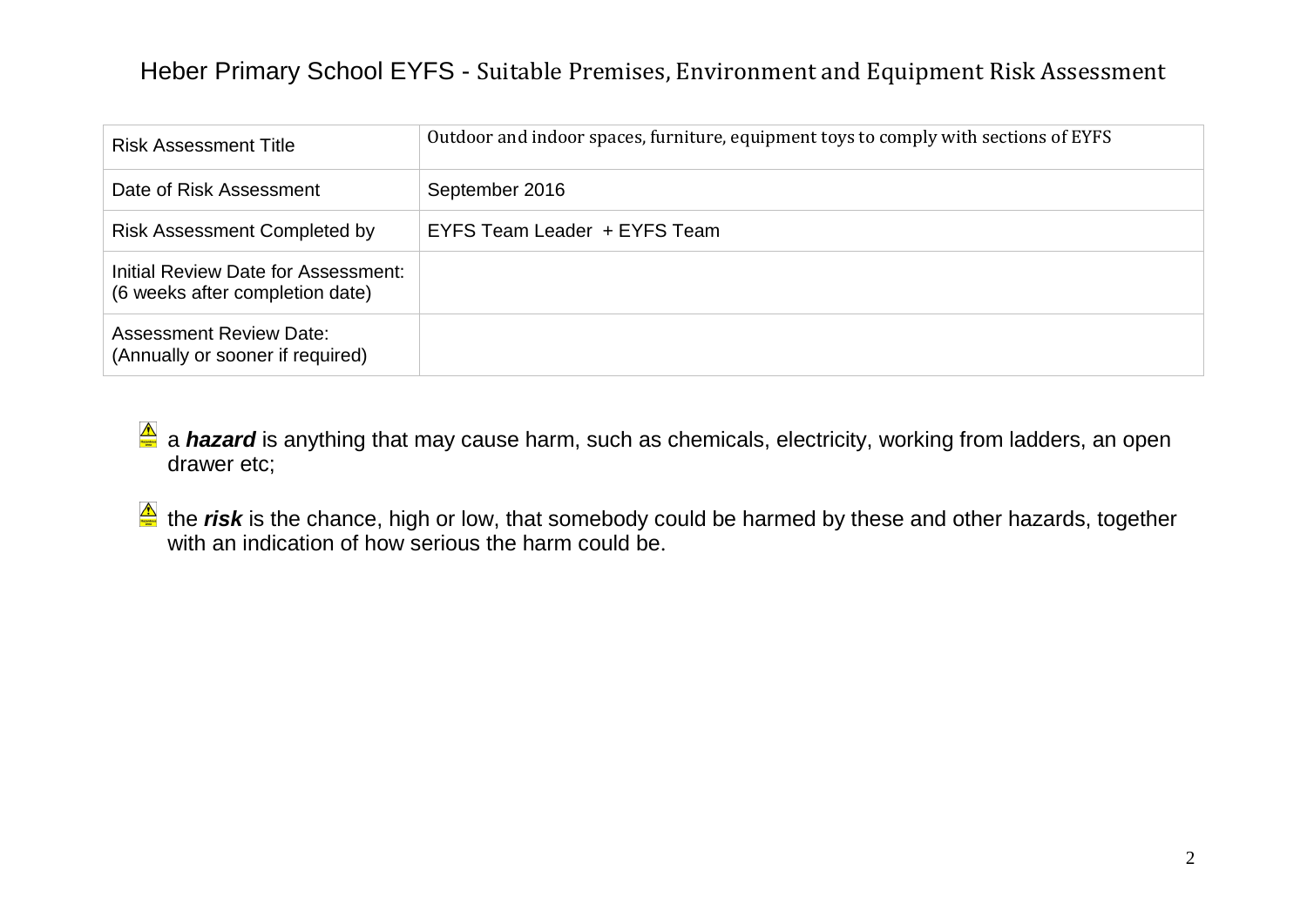## **Extract from the statutory framework for the early years foundation stage**

It is essential that children are provided with safe and secure environments in which to interact and explore rich and diverse learning and development opportunities. Providers need to ensure that, as well as conducting formal risk assessment, they constantly reappraise both the environments and activities to which children are being exposed and make necessary adjustments to secure their safety at all times.

Suitable premises, environment and equipment - Outdoor and indoor spaces, furniture, equipment and toys, must be safe and suitable for their purpose.

#### *Specific legal requirements - Risk assessment*

### **Extract from the statutory framework for the early years foundation stage**

**Schools will not be required to have separate policies for the EYFS provided that the requirements are met through their policies which cover children of a statutory age.**

#### **Outings -** Children must be kept safe whilst on outings.

- For each specific outing, providers must carry out a full risk assessment, which includes an assessment of required adult: child ratios.
- This assessment must take account of the nature of the outing, and consider whether it is appropriate to exceed the normal ratio requirements (as set out in this document), in accordance with providers' procedures for supervision of children on outings.

#### *Statutory guidance to which providers should have regard*

- $\triangle$  Providers should obtain written parental permission for children to take part in outings.
- Providers should take essential records and equipment on outings, for example, contact telephone numbers for the parents of children on the outing, first aid kit, and a mobile phone.
- Records should be kept about vehicles in which children are transported, including insurance details and a list of named drivers.

 $\triangle$  Drivers using their own transport should have adequate insurance cover.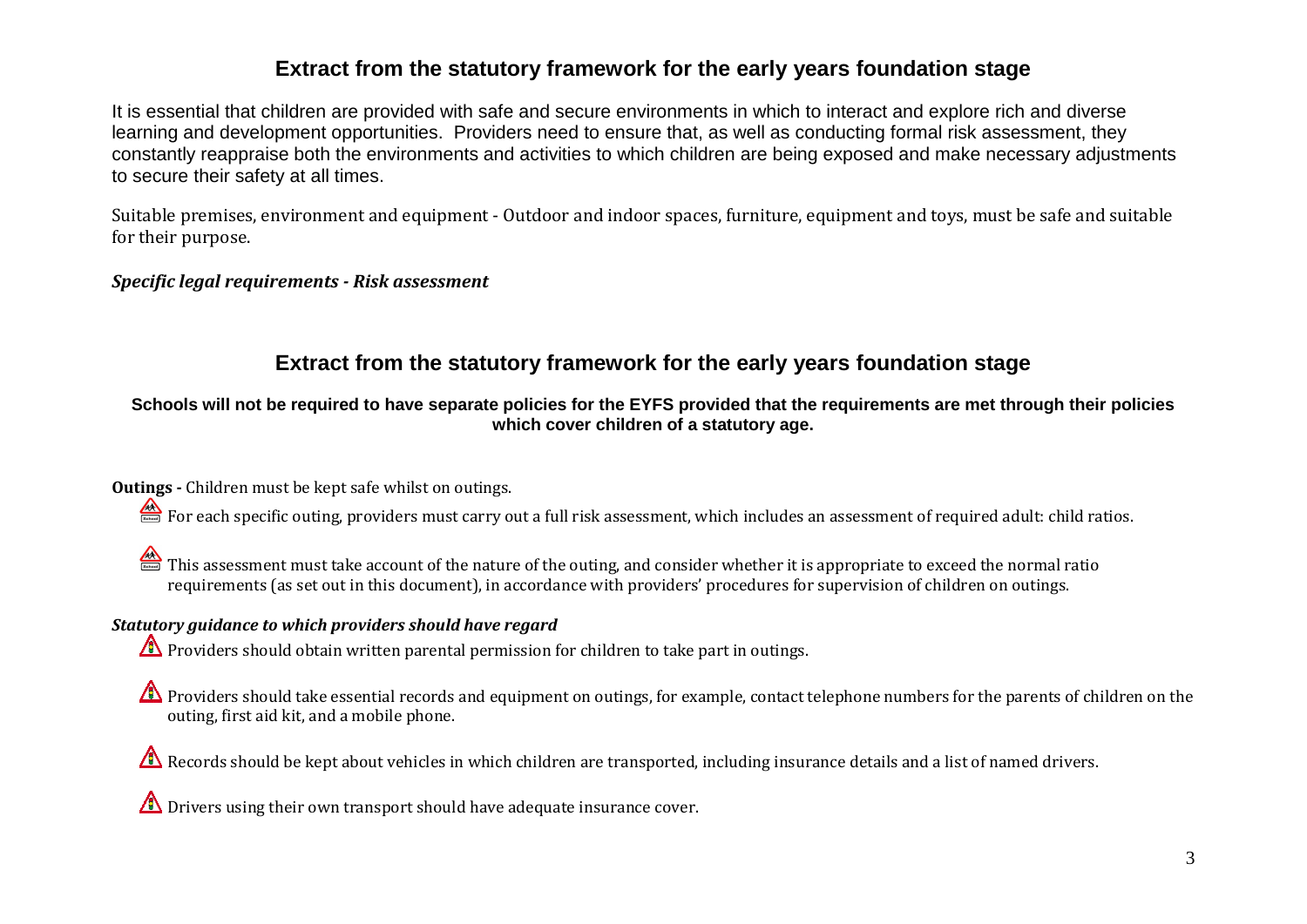#### **Medicines**

**Providers must implement an effective policy on administering medicines.** 

# The policy must include effective management systems to support individual children with medical needs.

Providers must keep written records of all prescribed medicines administered to children, and inform parents.

**Providers must obtain prior written permission for each and every medicine from parents before any medication is given.**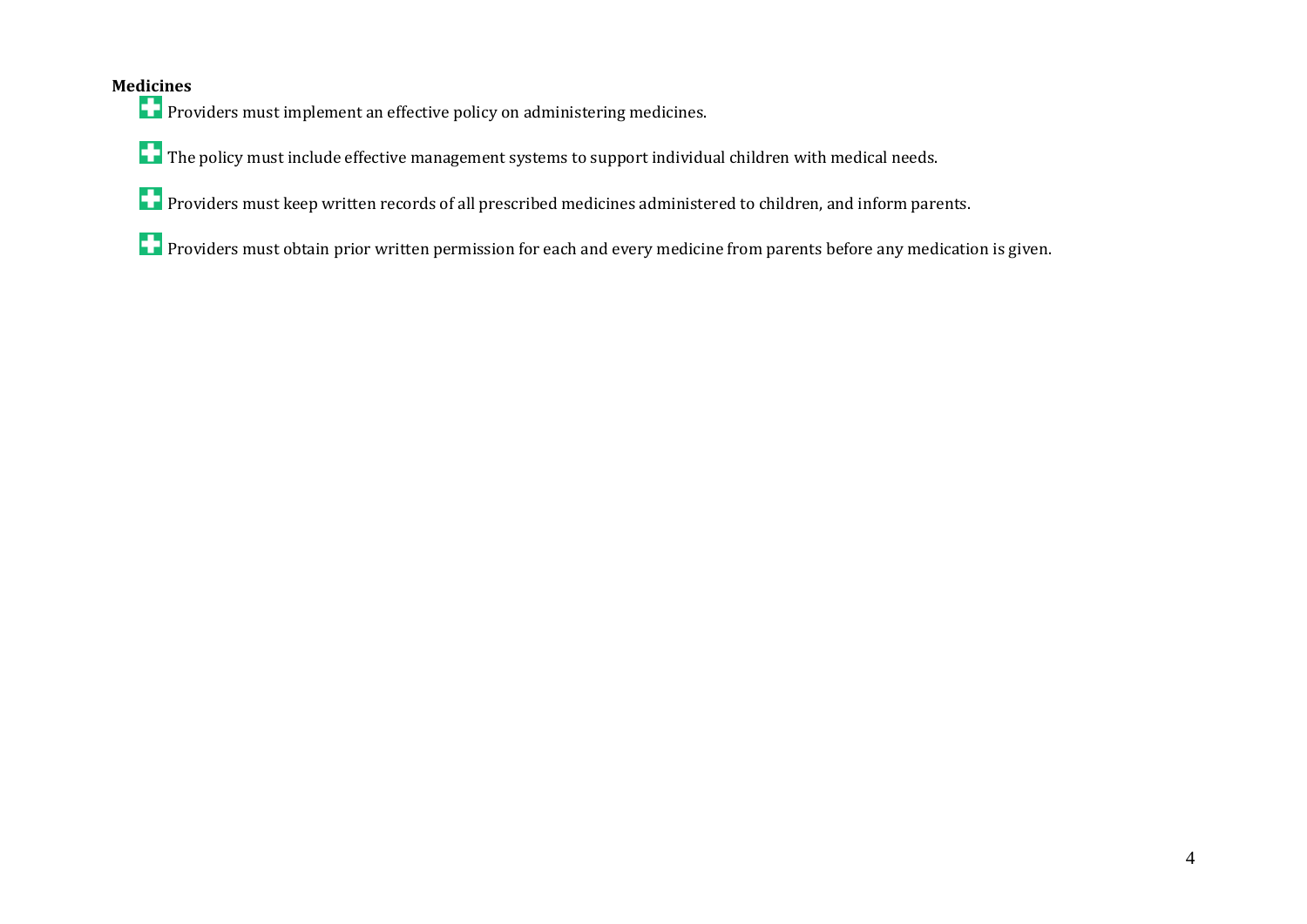## **Extract from the statutory framework for the early years foundation stage**

It is essential that children are provided with safe and secure environments in which to interact and explore rich and diverse learning and development opportunities. Providers need to ensure that, as well as conducting formal risk assessment, they constantly reappraise both the environments and activities to which children are being exposed and make necessary adjustments to secure their safety at all times.

Suitable premises, environment and equipment - Outdoor and indoor spaces, furniture, equipment and toys, must be safe and suitable for their purpose.

#### *Specific legal requirements - Risk assessment*

- $\triangle$  The provider must conduct a risk assessment and review it regularly at least once a year or more frequently where the need arises.
- $\triangle$  The risk assessment must identify aspects of the environment that need to be checked on a regular basis: providers must maintain a record of these particular aspects and when and by whom they have been checked.
- $\triangle$  Providers must determine the regularity of these checks according to their assessment of the significance of individual risks.
- $\triangle$  The provider must take all reasonable steps to ensure that hazards to children both indoors and outdoors are kept to a minimum.

#### **Statutory guidance to which providers should have regard**

- $\triangle$  The risk assessment should cover anything with which a child may come into contact.
- $\triangle$  The premises and equipment should be clean, and providers should be aware of the requirements of health and safety legislation (including hygiene requirements).
- $\triangle$  This should include informing and keeping Adults up-to-date.
- $\triangle$  A health and safety policy should be in place which includes procedures for identifying, reporting and dealing with accidents, hazards and faulty equipment.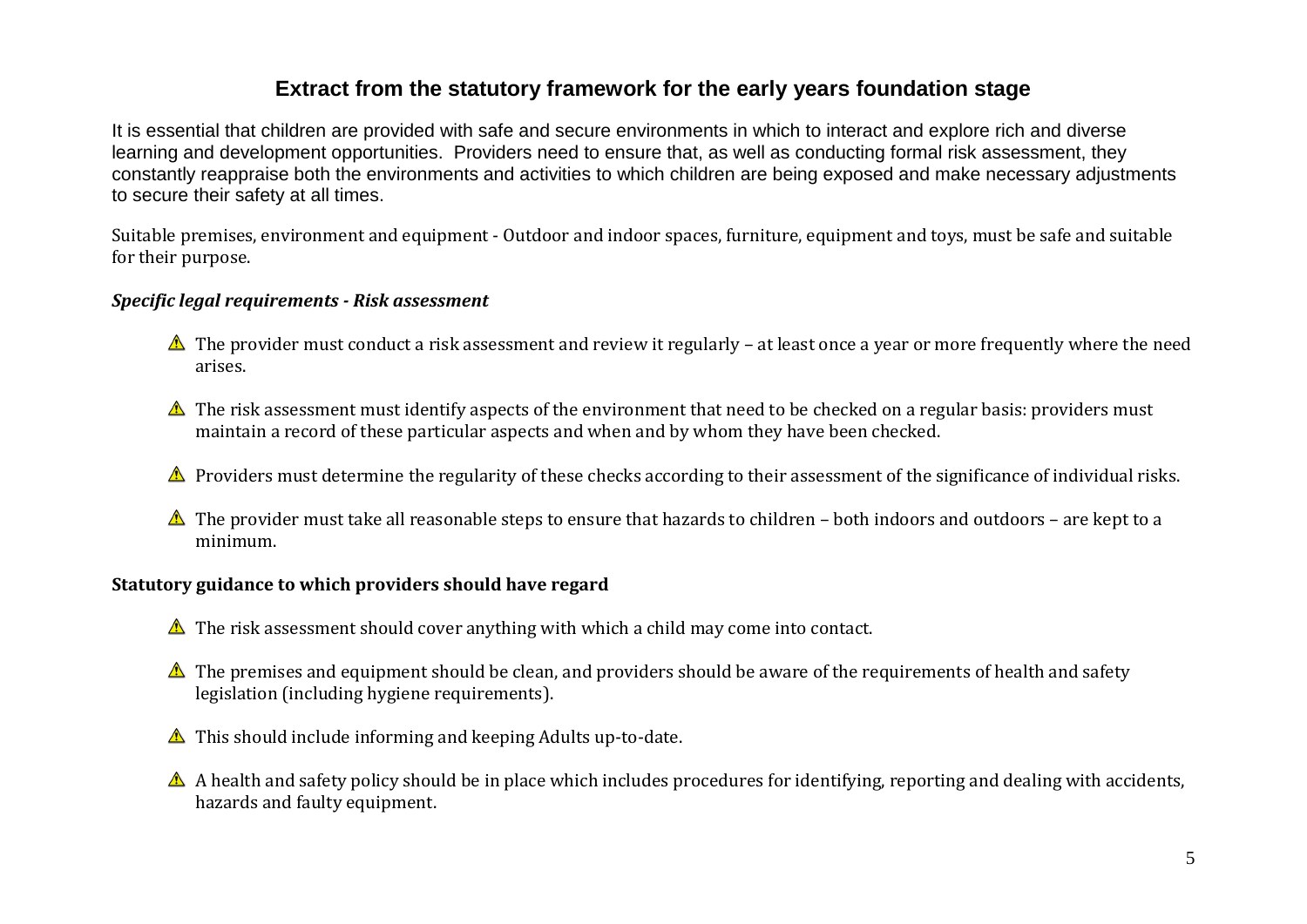| <b>Entrance and Corridors</b>                         |                                       |                                                                    |                                                                                                                 |                               |                              |                  |  |
|-------------------------------------------------------|---------------------------------------|--------------------------------------------------------------------|-----------------------------------------------------------------------------------------------------------------|-------------------------------|------------------------------|------------------|--|
| What are the Hazards?                                 | Who might be<br>harmed and how?       | What are you already<br>doing?                                     | What further action is<br>necessary                                                                             | <b>Action</b><br>by<br>whom?  | <b>Action</b><br>by<br>when? | <b>Completed</b> |  |
| Insecure entrance door                                | Children + Adults<br>Personal safety  | Door kept shut/secure at all<br>times and checked<br>regularly     | Problems with<br>locks/security to be<br>reported to site manager                                               | T/TA<br>identified<br>on rota |                              |                  |  |
| Injury from electric sockets                          | Children + Adults<br>Electrical shock | Fitting socket covers                                              | Daily checks to ensure<br>covers are in place                                                                   | T/TA<br>identified<br>on rota |                              |                  |  |
| Trapping hazard from doors                            | Children + Adults<br>Physical injury  | Adults to open and shut<br>doors, finger guards in<br>place        | Children to be told not to<br>open and shut main doors<br>with access to outside                                | T/TA<br>identified<br>on rota |                              |                  |  |
| Inadequate fire signage                               | Children + Adults<br>Personal safety  | Ensuring adequate signage<br>and regular evacuation<br>practices   | Continue with evacuation<br>practices and inform site<br>manager if signage<br>unclear/damage/need<br>replacing | T/TA<br>identified<br>on rota |                              |                  |  |
| Tripping / slipping due to<br>poor flooring           | Children + Adults<br>Physical injury  | Daily checks of flooring<br>and issues reported to site<br>manager | Tears, rips or uneven<br>flooring to be reported to<br>site manager                                             | T/TA<br>identified<br>on rota |                              |                  |  |
| Ineffective heating /<br>ventilation                  | Children + Adults<br>Unhygienic       | Monitor heating and level of<br>ventilation                        | Inform site manager of any<br>problems or concerns. Add<br>ventilation by opening<br>windows as required        | T/TA<br>identified<br>on rota |                              |                  |  |
| Tripping / injury due to<br>trailing wires and cables | Children + Adults<br>Physical injury  | Ensure cables are safely<br>secured and out of reach               | Daily checks. Reinforce<br>message that children are<br>not t touch cables                                      | T/TA<br>identified<br>on rota |                              |                  |  |
| Contractors working on the<br>premises                | Children + Adults<br>Physical injury  | Areas to be cordoned off,<br>contractors to be signed in           | Prior to visit procedures are<br>put in place with<br>contractors                                               | T/TA<br>identified<br>on rota |                              |                  |  |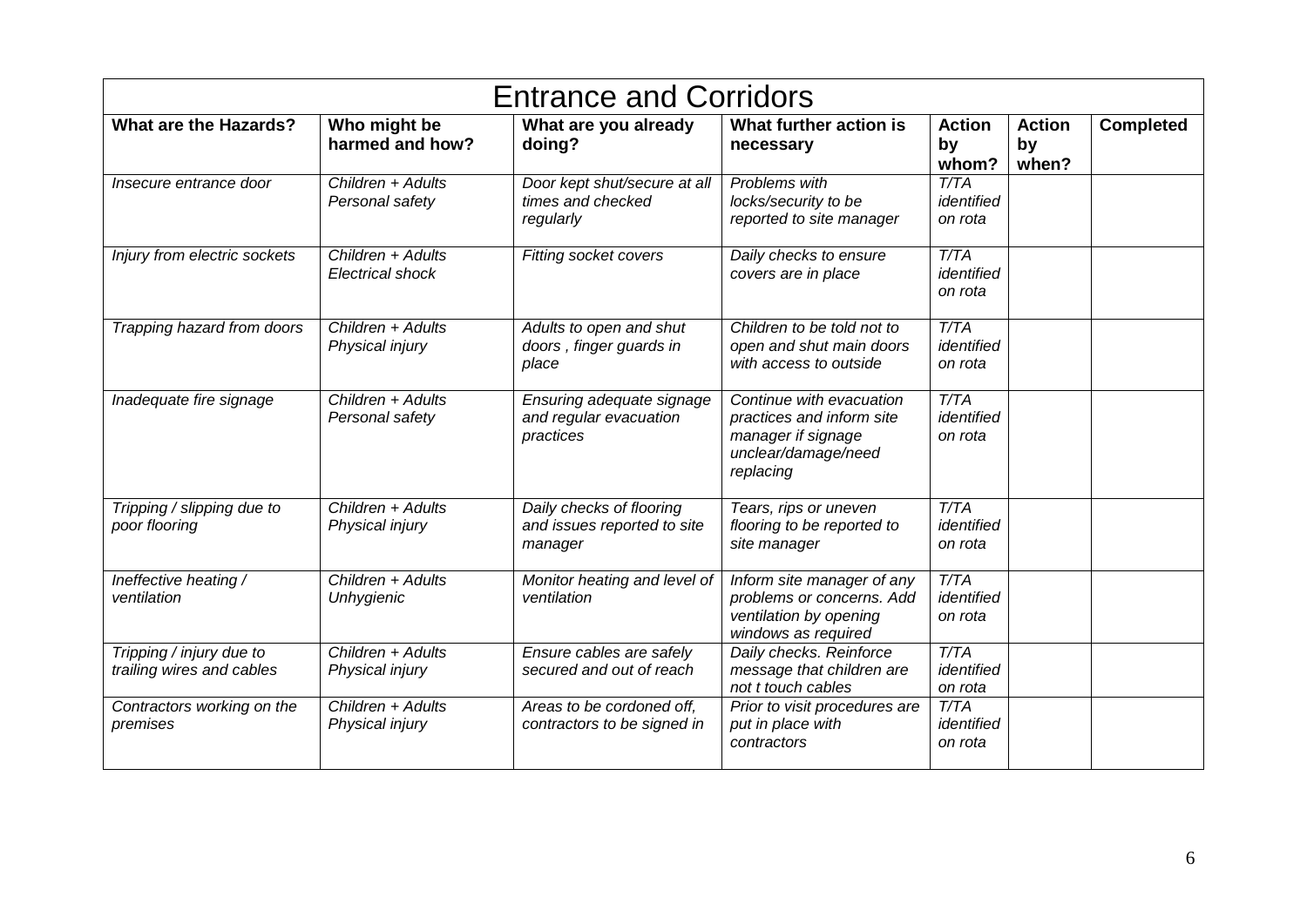| Reception and Nursery Wet Area                                    |                                                                           |                                                                                                                                 |                                                                                                                                         |                               |                              |                  |  |  |
|-------------------------------------------------------------------|---------------------------------------------------------------------------|---------------------------------------------------------------------------------------------------------------------------------|-----------------------------------------------------------------------------------------------------------------------------------------|-------------------------------|------------------------------|------------------|--|--|
| What are the Hazards?                                             | Who might be<br>harmed and how?                                           | What are you already<br>doing?                                                                                                  | What further action is<br>necessary                                                                                                     | <b>Action</b><br>by<br>whom?  | <b>Action</b><br>by<br>when? | <b>Completed</b> |  |  |
| Sand on floor                                                     | Children + Adults<br>Slipping hazard, physical<br>injury                  | Floor swept regularly, sand<br>sieved for any<br>foreign/hazardous objects-<br>sand not returned to<br>container after spillage | Change the sand regularly<br>and clean the container<br>Children to be encouraged<br>to be aware of safety<br>around sand               | T/TA<br>identified<br>on rota |                              |                  |  |  |
| Water on floor                                                    | Children + Adults<br>Slipping hazard, physical<br>injury                  | Floor mopped as excess<br>spillage occurs                                                                                       | Water is changed daily/as<br>necessary and container is<br>cleaned<br>Children to be encouraged<br>to be aware of safety<br>around sand | T/TA<br>identified<br>on rota |                              |                  |  |  |
| <b>Scissors</b>                                                   | Children + Adults<br>Physical injury                                      | Children are shown safe<br>ways to handle and store<br>scissors and usually under<br>supervision when in area                   | Staff encourage safe<br>storage and scissors<br>checked that they are fit for<br>purpose                                                | T/TA<br>identified<br>on rota |                              |                  |  |  |
| Tools                                                             | Children + Adults<br>Physical injury                                      | Children are shown safe<br>ways to handle and store<br>tools and usually under<br>supervision when in area                      | Staff encourage safe<br>storage and tools checked<br>that they are fit for purpose                                                      | T/TA<br>identified<br>on rota |                              |                  |  |  |
| Spillages of waste and<br>accidents by children in toilet<br>area | Children + Adults<br>Slipping hazard, physical<br>injury, disease/illness | Toilet area and sinks<br>checked regularly<br>throughout each session<br>and cleaned as necessary                               |                                                                                                                                         | T/TA<br>identified<br>on rota |                              |                  |  |  |
| Unhygienic surfaces                                               | Children + Adults<br>Disease/illness                                      | Surfaces are cleaned<br>regularly and sprayed with<br>anti-bacterial spray before<br>food activities                            |                                                                                                                                         | T/TA<br>identified<br>on rota |                              |                  |  |  |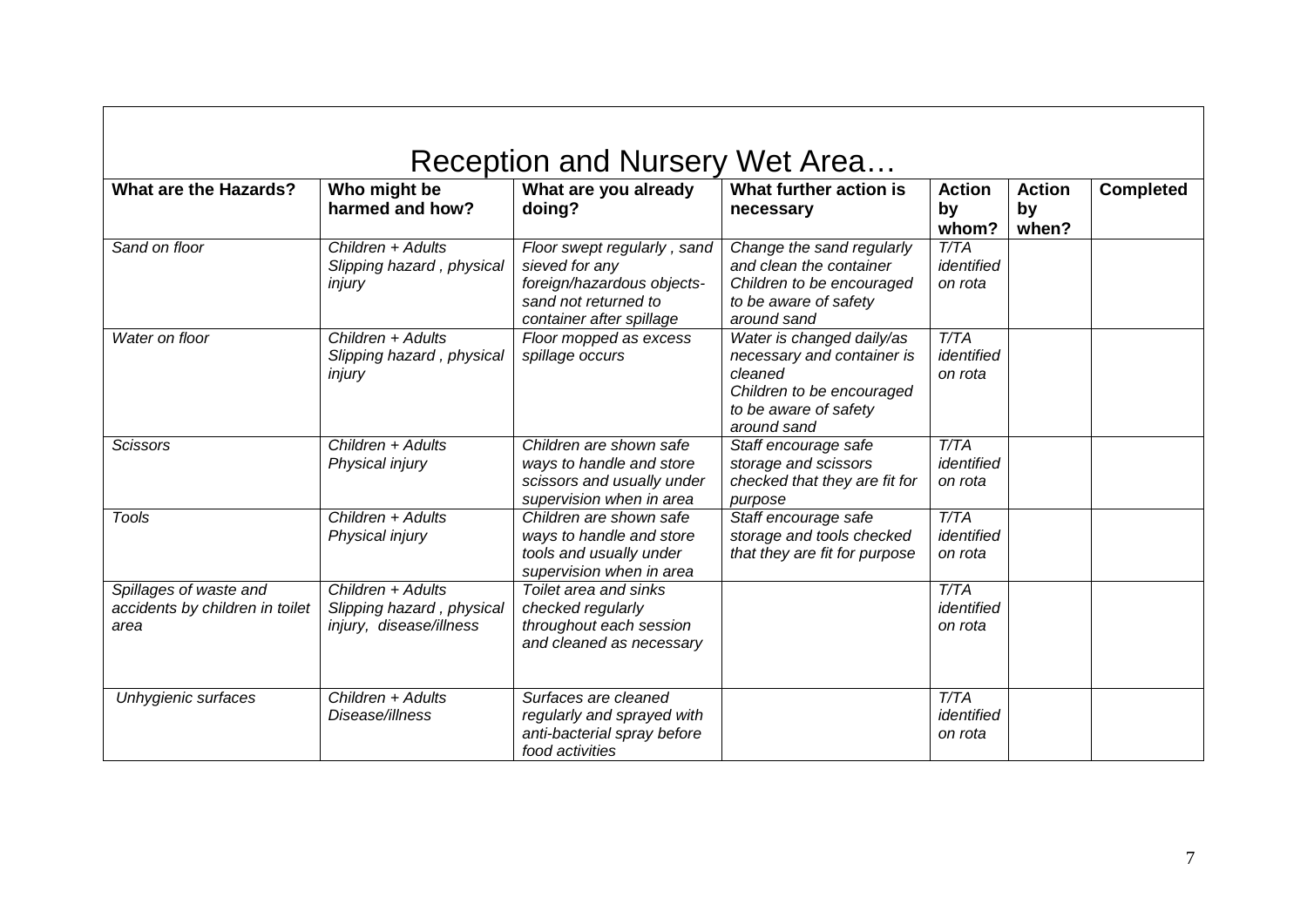| <b>Carpeted Area</b>                                  |                                                         |                                                                                                          |                                                                                           |                               |                              |                  |  |
|-------------------------------------------------------|---------------------------------------------------------|----------------------------------------------------------------------------------------------------------|-------------------------------------------------------------------------------------------|-------------------------------|------------------------------|------------------|--|
| <b>What are the Hazards?</b>                          | Who might be<br>harmed and how?                         | What are you already<br>doing?                                                                           | What further action is<br>necessary                                                       | <b>Action</b><br>by<br>whom?  | <b>Action</b><br>by<br>when? | <b>Completed</b> |  |
| Exits impeded by toys                                 | Children + Adults<br>Fire hazard                        | Keep the exits as clear as<br>possible                                                                   | Children made aware of<br>need to keep exits clear<br>and safe                            | T/TA<br>identified<br>on rota |                              |                  |  |
| Toys left on floor                                    | Children + Adults<br>Tripping hazard                    | Children are encouraged to<br>put toys they have been<br>using away when they have<br>finished with them | Adults to regularly check<br>area for toys on floor in the<br>thoroughfare                | T/TA<br>identified<br>on rota |                              |                  |  |
| Sockets uncovered                                     | Children + Adults<br>Electrical shock                   | Socket covers in place                                                                                   | Daily room checks to<br>ensure covers are in place<br>prior commencement of<br>activities | T/TA<br>identified<br>on rota |                              |                  |  |
| Gates                                                 | Children + Adults<br>Personal safety<br>Trapping hazard | Adults to open and close<br>gates at beginning and end<br>of sessions                                    | Children made aware that<br>they are not to open or<br>close gates                        | T/TA<br>identified<br>on rota |                              |                  |  |
| Tripping / slipping due to poor<br>flooring           | Children + Adults<br>Tripping hazard                    | Daily checks of flooring<br>and issues reported to site<br>manager                                       | Tears, rips or uneven<br>flooring to be reported to<br>site manager                       | T/TA<br>identified<br>on rota |                              |                  |  |
| Tripping / injury due to trailing<br>wires and cables | Children + Adults<br>Tripping hazard                    | Ensure cables are safely<br>secured and out of reach                                                     | Daily checks. Reinforce<br>message that children are<br>not t touch cables                | T/TA<br>identified<br>on rota |                              |                  |  |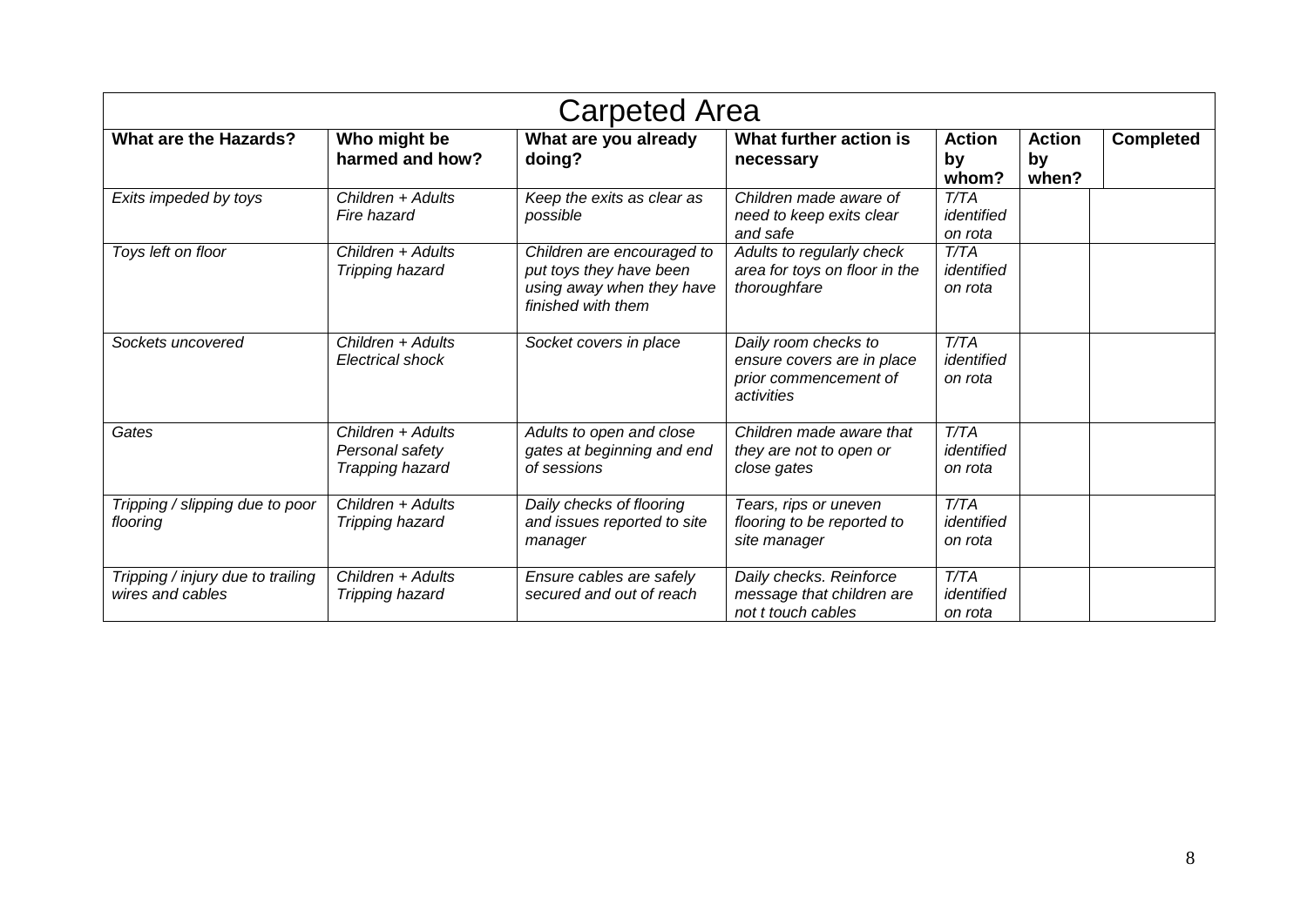| <b>ALL ROOMS</b>                                      |                                       |                                                                                                                                                                                            |                                                                                                                 |                               |                              |                  |  |  |
|-------------------------------------------------------|---------------------------------------|--------------------------------------------------------------------------------------------------------------------------------------------------------------------------------------------|-----------------------------------------------------------------------------------------------------------------|-------------------------------|------------------------------|------------------|--|--|
| <b>What are the Hazards?</b>                          | Who might be<br>harmed and how?       | What are you already<br>doing?                                                                                                                                                             | What further action is<br>necessary                                                                             | <b>Action</b><br>by<br>whom?  | <b>Action</b><br>by<br>when? | <b>Completed</b> |  |  |
| Injury from electric sockets                          | Children + Adults<br>Electrical shock | Fitting socket covers                                                                                                                                                                      | Daily room checks to<br>ensure covers are in place<br>prior commencement of<br>activities                       | T/TA<br>identified<br>on rota |                              |                  |  |  |
| Trapping hazard from hinges<br>on doors               | Children + Adults<br>Physical injury  | Finger guards are fitted                                                                                                                                                                   | Children informed of correct<br>way of opening doors and<br>not to put hands near<br>hinges                     | T/TA<br>identified<br>on rota |                              |                  |  |  |
| Inadequate fire signage                               | Children + Adults<br>Personal safety  | Ensuring adequate signage<br>and regular evacuation<br>practices                                                                                                                           | Continue with evacuation<br>practices and inform site<br>manager if signage<br>unclear/damage/need<br>replacing | T/TA<br>identified<br>on rota |                              |                  |  |  |
| Tripping / slipping due to poor<br>flooring           | Children + Adults<br>Physical injury  | Flooring checked regularly<br>and issues reported to site<br>manager                                                                                                                       | Tears, rips or uneven<br>flooring to be reported to<br>site manager                                             | T/TA<br>identified<br>on rota |                              |                  |  |  |
| Ineffective heating /<br>ventilation                  | Children + Adults<br>Unhygienic       | Monitor heating and level of<br>ventilation                                                                                                                                                | Inform site manager of any<br>problems r concerns                                                               | T/TA<br>identified<br>on rota |                              |                  |  |  |
| Tripping / injury due to trailing<br>wires and cables | Children + Adults<br>Physical injury  | Cables and wires are<br>secured/safely stored                                                                                                                                              | Checks to be made<br>regularly to ensure there is<br>no tripping hazard                                         | T/TA<br>identified<br>on rota |                              |                  |  |  |
| Contractors working on the<br>premises                | Children + Adults<br>Physical injury  | Areas to be cordoned off<br>and children and Adults<br>informed to keep away from<br>areas where work taking<br>place. Workers to have<br>signed n at reception and<br>wear identification |                                                                                                                 | T/TA<br>identified<br>on rota |                              |                  |  |  |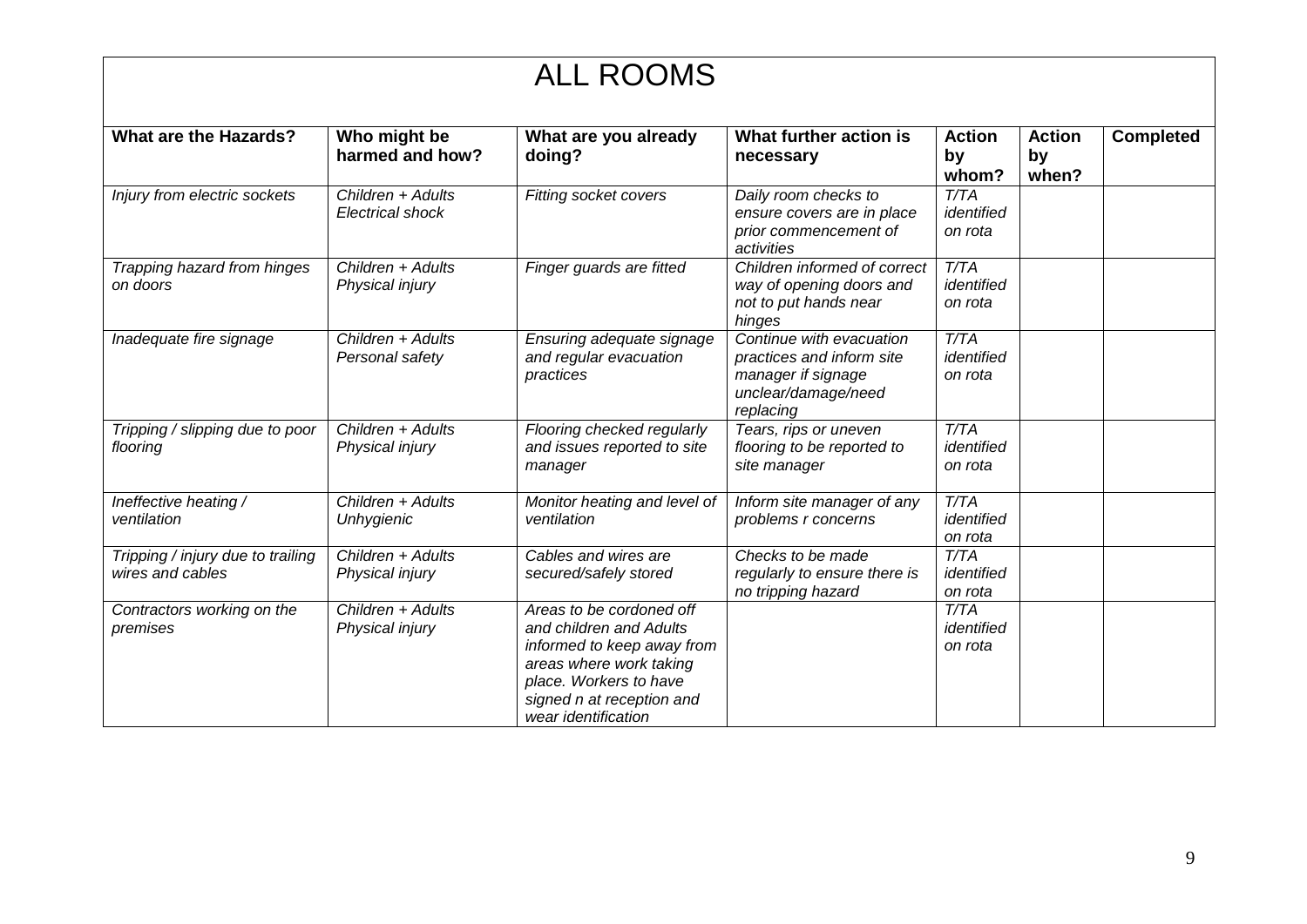| School House Preparation Area -                                |                                                                          |                                                                                                                     |                                                                                                                                  |                               |                              |                  |  |  |
|----------------------------------------------------------------|--------------------------------------------------------------------------|---------------------------------------------------------------------------------------------------------------------|----------------------------------------------------------------------------------------------------------------------------------|-------------------------------|------------------------------|------------------|--|--|
|                                                                | general access not allowed, specific adult led activities                |                                                                                                                     |                                                                                                                                  |                               |                              |                  |  |  |
| <b>What are the Hazards?</b>                                   | Who might be harmed<br>and how?                                          | What are you already<br>doing?                                                                                      | What further action is<br>necessary                                                                                              | <b>Action</b><br>by<br>whom?  | <b>Action</b><br>by<br>when? | <b>Completed</b> |  |  |
| Knives and sharp<br>implements                                 | Children + Adults<br>Physical injury                                     | Sharp equipment to be<br>stored in drawers and<br>cupboards                                                         | Children to be supervised at<br>all times in kitchen areas and<br>taught how to use<br>implements/equipment<br>correctly         | T/TA<br>identified<br>on rota |                              |                  |  |  |
| Kettle                                                         | Children + Adults<br>Scalding/burning injury                             | Kettle and water heater to be<br>stored on units away from<br>the edges                                             | Children to be supervised at<br>all times in kitchen areas<br>Heater to be turned down<br>after break/lunch time                 | T/TA<br>identified<br>on rota |                              |                  |  |  |
| Cooker/oven                                                    | Children + Adults<br>Scalding/burning injury                             | Children to stand safe<br>distance away from cooker                                                                 | Children to be supervised at<br>all times in kitchen areas and<br>not to touch cooker/oven or<br>touch pans                      | T/TA<br>identified<br>on rota |                              |                  |  |  |
| <b>Electrical appliances</b>                                   | Children + Adults<br><b>Electrical shock</b>                             | Appliances to be safely<br>stored and checked on a<br>regular basis                                                 | Children to be supervised at<br>all times in kitchen areas and<br>not to use electrical<br>appliances                            | T/TA<br>identified<br>on rota |                              |                  |  |  |
| Cooking utensils                                               | Children + Adults<br>Physical injury                                     | Utensils to be stored safely<br>in drawers or cupboards                                                             | Children to be supervised at<br>all times in kitchen areas<br>and not expected to find/get<br>utensils from<br>drawers/cupboards | T/TA<br>identified<br>on rota |                              |                  |  |  |
| Washing machine                                                | Children + Adults<br>Physical injury<br>Electrical shock                 | Children not allowed to use<br>washing machine                                                                      | Children to be supervised at<br>all times in kitchen areas                                                                       | T/TA<br>identified<br>on rota |                              |                  |  |  |
| Dishwasher                                                     | Children + Adults<br>Physical injury<br>Electrical shock                 | Dishwasher door to be<br>closed at all times<br>Children not to put items in<br>or take items out of dish<br>washer | Children to be supervised at<br>all times in kitchen areas                                                                       | T/TA<br>identified<br>on rota |                              |                  |  |  |
| Fridge (correct storage of<br>food, in date etc.)              | Children + Adults<br>III health                                          | Food/drinks/medicines to be<br>correctly store in fridge                                                            | Food/drinks to be checked<br>regularly                                                                                           | T/TA<br>identified<br>on rota |                              |                  |  |  |
| No fire blanket                                                | Children + Adults                                                        | Ensure that there is a fire<br>blanket                                                                              | Adults know where the fire<br>blanket is located and how to<br>use it                                                            | T/TA<br>identified<br>on rota |                              |                  |  |  |
| Use and storage of cleaning<br>materials / other<br>substances | Children + Adults<br>Poisoning, eye<br>contamination,<br>skin irritation | All cleaning materials to be<br>stored in cupboards and not<br>left out on unit tops                                | Children to be supervised at<br>all times in kitchen areas                                                                       | T/TA<br>identified<br>on rota |                              | 10               |  |  |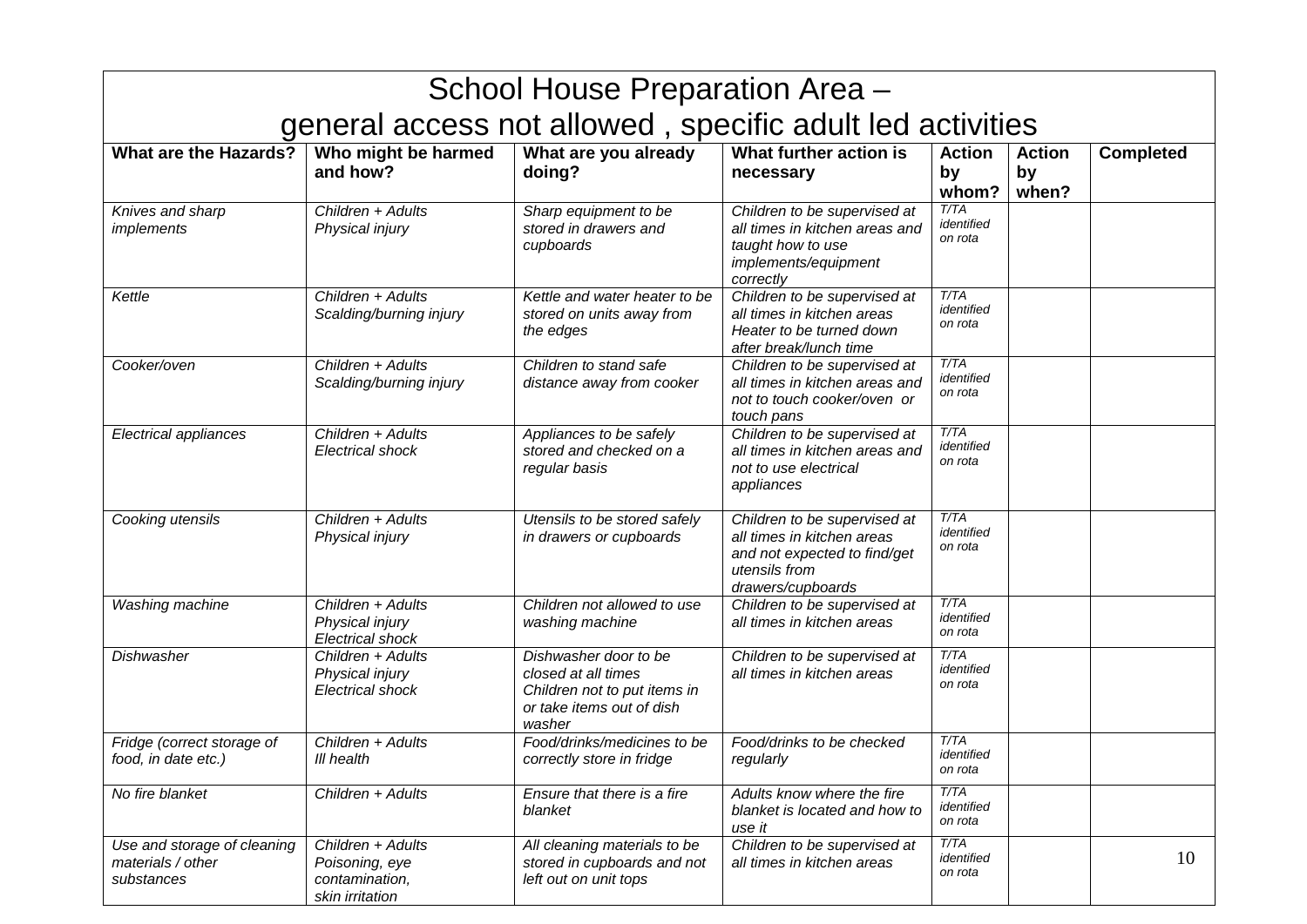| <b>Outdoor Play Area</b>                                                                     |                                                                   |                                                                                                                                                                                                 |                                                                                                                                              |                                                  |                              |                  |  |
|----------------------------------------------------------------------------------------------|-------------------------------------------------------------------|-------------------------------------------------------------------------------------------------------------------------------------------------------------------------------------------------|----------------------------------------------------------------------------------------------------------------------------------------------|--------------------------------------------------|------------------------------|------------------|--|
| <b>What are the Hazards?</b>                                                                 | Who might be<br>harmed and how?                                   | What are you already<br>doing?                                                                                                                                                                  | What further action is<br>necessary                                                                                                          | <b>Action</b><br>by<br>whom?                     | <b>Action</b><br>by<br>when? | <b>Completed</b> |  |
| Gates, locks and hinges                                                                      | Children + Adults<br>Trapping hazard,<br>physical injury          | Gates, hinges and locks<br>checked daily by site manager                                                                                                                                        | Children to be supervised<br>outside at all times and<br>encouraged to stay away from<br>gates                                               | T/TA<br>identified<br>on rota                    |                              |                  |  |
| Poor condition of tarmac<br>surfaces                                                         | Children + Adults<br>Tripping hazard                              | Surfaces regularly checked                                                                                                                                                                      | Surfaces to be cleared and<br>checked and issues reported                                                                                    | T/TA<br>identified<br>on rota                    |                              |                  |  |
| Outside area swept for<br>unwanted objects, broken glass,<br>animal faeces, small holes etc. | Children + Adults<br>Tripping hazard, physical<br>injury          | Checks of grassed areas carried<br>out daily                                                                                                                                                    | Children to be supervised<br>outside at all times and<br>grassed areas maintained in<br>good condition                                       | T/TA<br>identified<br>on rota                    |                              |                  |  |
| Poor maintenance of garden<br>furniture                                                      | Children + Adults<br>Physical injury                              | Garden furniture condition<br>checked on regular basis                                                                                                                                          | Condition checked and<br>maintenance issues reported<br>to site manager                                                                      | T/TA<br>identified<br>on rota                    |                              |                  |  |
| Poor location of garden furniture                                                            | Children + Adults<br>Tripping, falling hazard,<br>physical injury | Play equipment stored safely<br>and checked on a regular basis                                                                                                                                  | Safe location of equipment to<br>be considered                                                                                               | T/TA<br>identified<br>on rota                    |                              |                  |  |
| Sand pits                                                                                    | Children + Adults<br>Physical injury<br>Hygiene                   | Sand changed on regular basis<br>and checked for sharp/foreign<br>objects<br>Children encouraged to wash<br>hands after working in sandpit                                                      | Children to be supervised<br>outside at all times and<br>continued to be informed of<br>the need for hygiene<br>procedures after use         | T/TA<br>identified<br>on rota                    |                              |                  |  |
| Water containers                                                                             | Children + Adults<br>Hygiene<br>Physical injury                   | Water in container to be<br>changed regularly and container<br>checked for sharp/foreign<br>objects before use                                                                                  | Children to be supervised<br>outside at all times and<br>continued to be informed of<br>the need for hygiene<br>procedures after use         | T/TA<br>identified<br>on rota                    |                              |                  |  |
| Storage of outside tools and<br>equipment                                                    | Children + Adults<br>Tripping hazard<br>Physical injury           | Maintenance of play shed to be<br>checked regularly, equipment<br>and tools stored safely within it<br>Equipment to be stored safely in<br>storage shed and children to<br>have no access to it | Children to be made<br>continually aware of hazards<br>within play shed and to be<br>reminded that they are not<br>allowed into storage shed | T/TA<br>identified<br>on rota                    |                              |                  |  |
| Use of outside tools and<br>equipment                                                        | Children + Adults<br>Physical injury                              | Tools and equipment to be<br>stored safely in outside storage<br>shed and children to be<br>supervised when using them                                                                          | Ensure children shown and<br>reminded about correct use of<br>tools and equipment to<br>prevent injury/accidents                             | T/TA<br>identified<br>on rota                    |                              |                  |  |
| Plants                                                                                       | Children + Adults                                                 | Checks to be made regularly on<br>plants growing in outside areas                                                                                                                               | Children told not to touch<br>plants                                                                                                         | T/TA<br>identified<br>on rota                    |                              |                  |  |
| Storage of crates                                                                            | Children + Adults                                                 | Equipment to be stored safely<br>and no higher than 5 tiers (milk<br>crate) and children to be<br>supervised when using them                                                                    | Adults to monitor crates at tidy<br>up time and ensure crates are<br>secured. Broken crates to be<br>disposed of.                            | T/TA<br>identified<br>on rota<br>Site<br>manager |                              | 11               |  |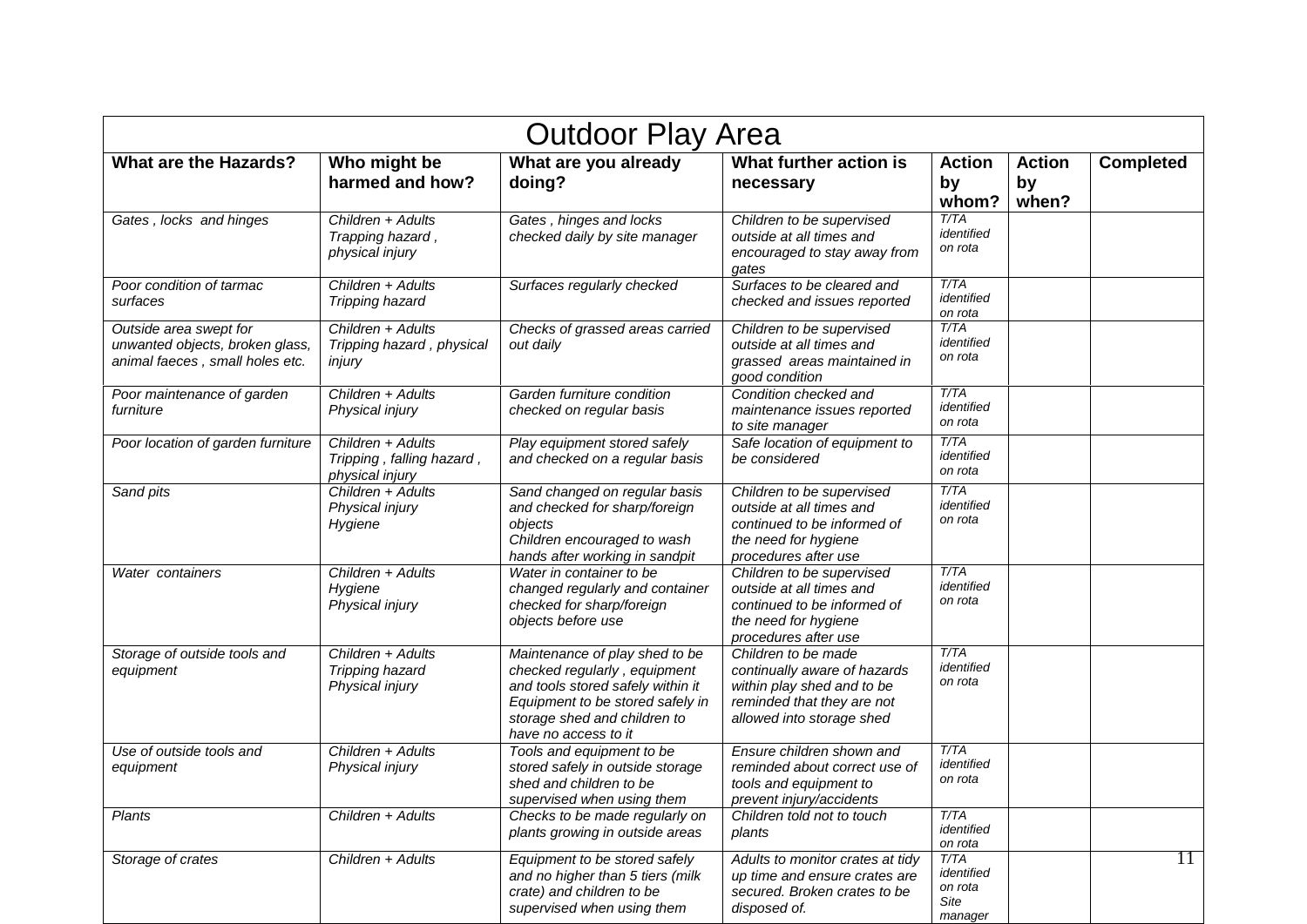| Ropes, washing line and bungie | <b>Children and Adults</b> | Weather conditions are                                                 | Children's behaviour is                                          | T/TA                  |  |
|--------------------------------|----------------------------|------------------------------------------------------------------------|------------------------------------------------------------------|-----------------------|--|
| cords                          | Tripping hazard, physical  | monitored and acted upon.                                              | managed inline with schools                                      | identified<br>on rota |  |
|                                | injury                     | There is adequate space to                                             | policy.                                                          |                       |  |
| Plastic crates                 | <b>Children and Adults</b> | move around freely.<br>The ground is firm and free of                  | Children are discouraged from                                    | T/TA                  |  |
|                                | Tripping hazard, physical  | loose items that may give way                                          | climbing on staked crates                                        | identified            |  |
|                                | injury                     | The resource is children prior to                                      | more than two high.                                              | on rota               |  |
|                                |                            | and during use for wear and tear.                                      | Children are discouraged from                                    |                       |  |
|                                |                            | There is adequate space to more                                        | building towers taller than                                      |                       |  |
|                                |                            | around freely                                                          | themselves.                                                      |                       |  |
| <b>Music Trolley</b>           | <b>Children and Adults</b> | Ensure that the children are                                           | Equipment checked prior to                                       | T/TA<br>identified    |  |
|                                | Tripping hazard, physical  | informed not to run or climb                                           | and during use for wear and                                      | on rota               |  |
|                                | injury                     | on/with the trolley<br>Ensure good practise is modelled                | tear                                                             |                       |  |
|                                |                            | by peers and staff.                                                    |                                                                  |                       |  |
| Pegs                           | Children                   | Ensure good practise is modelled                                       | Children are aware of the                                        | T/TA                  |  |
|                                | Physical nips              | by peers and staff.                                                    | expectations of how to use the                                   | identified            |  |
|                                |                            |                                                                        | equipment safely.                                                | on rota               |  |
| Wooden blocks and planks       | <b>Children and Adults</b> | Weather conditions monitors and                                        | Children discourages from                                        | T/TA<br>identified    |  |
|                                | Tripping hazard, physical  | acted upon.                                                            | carrying poles /planks                                           | on rota               |  |
|                                | injury                     | The resource is children prior to<br>and during use for wear and tear. | horizontally. Children to play<br>with the poles in designated   |                       |  |
|                                |                            | There is adequate space to more                                        | areas only.                                                      |                       |  |
|                                |                            | around freely                                                          |                                                                  |                       |  |
| Climbing wall                  | Children physical injury   | Weather conditions monitors and                                        | Children will only be able to                                    | T/TA                  |  |
| Climbing frame                 |                            | acted upon.                                                            | climb safely at a level that they                                | identified            |  |
|                                |                            | The resource is children prior to                                      | and staff who are supervising                                    | on rota               |  |
|                                |                            | and during use for wear and tear.                                      | are comfortable with. Children                                   |                       |  |
|                                |                            | There is adequate space to more<br>around freely and placed on a       | will be encouraged to manage<br>their own risk, but will only be |                       |  |
|                                |                            | suitable safe surface. Adult to be                                     | allowed to use the equipment if                                  |                       |  |
|                                |                            | within sight or hearing of children                                    | they follow the instructions                                     |                       |  |
|                                |                            | at all times when it is in use.                                        | from the adult outside.                                          |                       |  |
|                                |                            |                                                                        | Wall not used if slippery and                                    |                       |  |
|                                |                            |                                                                        | wet.                                                             |                       |  |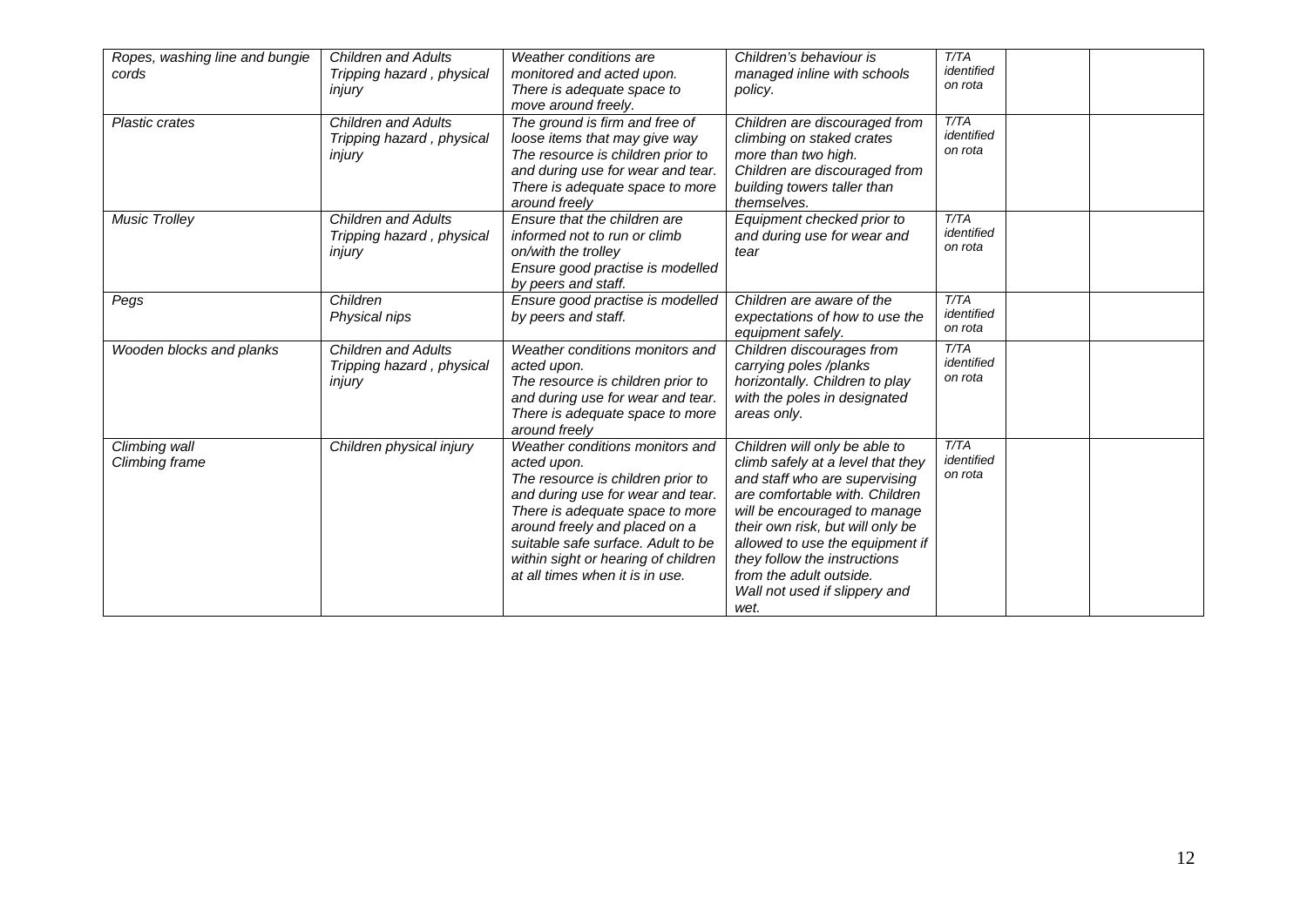|                                                                                | <b>Activities Area</b>                |                                                                                                               |                                                                                                                                                           |                               |                              |                  |  |  |
|--------------------------------------------------------------------------------|---------------------------------------|---------------------------------------------------------------------------------------------------------------|-----------------------------------------------------------------------------------------------------------------------------------------------------------|-------------------------------|------------------------------|------------------|--|--|
| What are the Hazards?                                                          | Who might be<br>harmed and how?       | What are you already<br>doing?                                                                                | What further action is<br>necessary                                                                                                                       | <b>Action</b><br>by<br>whom?  | <b>Action</b><br>by<br>when? | <b>Completed</b> |  |  |
| Injury from electric sockets                                                   | Children + Adults<br>Electrical shock | Children informed not to touch<br>sockets and not asked to<br>switch appliances on or off                     | Electrical socket covers to be<br>fitted<br>Children to made aware of the<br>dangers of electricity                                                       | T/TA<br>identified<br>on rota |                              |                  |  |  |
| Trapping hazard from hinges on<br>doors                                        | Children + Adults<br>Physical injury  | Finger guards are fitted                                                                                      | Children informed of correct<br>way of opening doors and not<br>to put hands near hinges                                                                  | T/TA<br>identified<br>on rota |                              |                  |  |  |
| Tripping / slipping due to poor<br>flooring                                    | Children + Adults<br>Physical injury  | Flooring checked regularly and<br>issues reported to site<br>manager                                          | Tears, rips or uneven flooring<br>to be reported to site manager                                                                                          | T/TA<br>identified<br>on rota |                              |                  |  |  |
| Ineffective heating / ventilation                                              | Children + Adults<br>Unhygienic       | Monitor heating and level of<br>ventilation                                                                   | Inform site manager of any<br>problems or concerns                                                                                                        | T/TA<br>identified<br>on rota |                              |                  |  |  |
| Tripping / injury due to trailing<br>wires and cables                          | Children + Adults<br>Physical injury  | Cables and wires are<br>secured/safely stored                                                                 | Checks to be made regularly<br>to ensure there is no tripping<br>hazard                                                                                   | T/TA<br>identified<br>on rota |                              |                  |  |  |
| Slipping injury due to<br>sand/water/paint or play dough<br>on floor           | Children + Adults<br>Physical injury  | All spillages are<br>swept/mopped up as soon as<br>they occur                                                 | Checks to be made regularly<br>to ensure there is no slipping<br>hazard                                                                                   | T/TA<br>identified<br>on rota |                              |                  |  |  |
| Unsuitable storage of<br>equipment not accessed by<br>children                 | Children + Adults<br>Physical injury  | Equipment stored safely in<br>boxes or cupboards                                                              | Checks to make sure<br>equipment is safely stored and<br>not at height                                                                                    | T/TA<br>identified<br>on rota |                              |                  |  |  |
| Unhygienic use of sand and<br>water                                            | Children + Adults<br>Unhygienic       | Sand and water changed<br>regularly and checked for<br>sharp/foreign objects,<br>containers cleaned regularly | Children to be informed of the<br>need for hygiene procedures<br>such as washing hands<br>Children encouraged to be<br>responsible for own<br>cleanliness | T/TA<br>identified<br>on rota |                              |                  |  |  |
| Insecure door                                                                  | Children + Adults<br>Personal safety  | Door kept shut/secure at all<br>times and checked regularly                                                   | Problems with locks/security to<br>be reported to site manager                                                                                            | T/TA<br>identified<br>on rota |                              |                  |  |  |
| Poor Cleanliness of fabrics and<br>cushions                                    | Children + Adults                     | Covers washed regularly                                                                                       | Covers to be replaced when<br>worn out/ripped                                                                                                             | T/TA<br>identified<br>on rota |                              |                  |  |  |
| Protruding objects at eye level                                                | Children + Adults<br>Physical injury  | Checks made to identify<br>hazards                                                                            | Check to be done daily as part<br>of daily assessment and<br>hazard removed                                                                               | T/TA<br>identified<br>on rota |                              |                  |  |  |
| Sharp edges / corners                                                          | Children + Adults<br>Physical injury  | Children made aware of edges<br>and corners                                                                   | Check to be done daily as part<br>of daily assessment and<br>hazard removed                                                                               | T/TA<br>identified<br>on rota |                              | 13               |  |  |
| Scissors and other sharp tools<br>and equipment (cello tape<br>dispenser etc.) |                                       |                                                                                                               |                                                                                                                                                           |                               |                              |                  |  |  |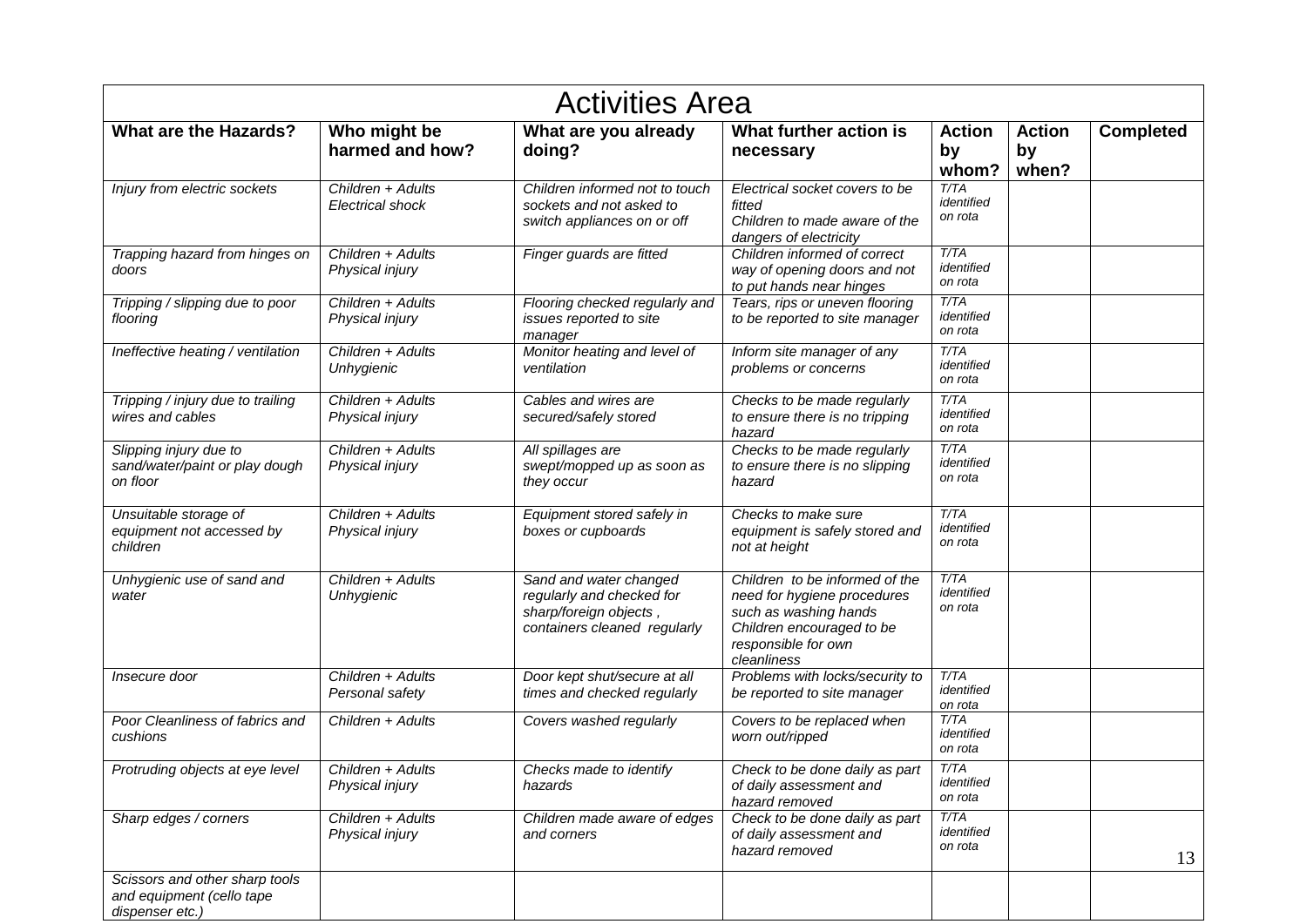| <b>Snack/Nursery Kitchen Area</b>       |                                      |                                                                                        |                                                                                            |                               |                              |                  |  |  |
|-----------------------------------------|--------------------------------------|----------------------------------------------------------------------------------------|--------------------------------------------------------------------------------------------|-------------------------------|------------------------------|------------------|--|--|
| <b>What are the Hazards?</b>            | Who might be<br>harmed and how?      | What are you already<br>doing?                                                         | What further action is<br>necessary                                                        | <b>Action</b><br>by<br>whom?  | <b>Action</b><br>by<br>when? | <b>Completed</b> |  |  |
| Chocking on fruit - snack               | Children                             |                                                                                        |                                                                                            | T/TA<br>identified<br>on rota |                              |                  |  |  |
| Fridge                                  | Children + Adults<br>Physical injury | Children to                                                                            | Children informed of correct<br>way of opening door and<br>not to put hands near<br>hinges | T/TA<br>identified<br>on rota |                              |                  |  |  |
| Tripping / slipping due to<br>spillages | Children + Adults<br>Physical injury | Flooring checked regularly<br>and all spillages moped up<br>immediately                | Children to be informed that<br>they must report all<br>spillages to a member of<br>staff. | T/TA<br>identified<br>on rota |                              |                  |  |  |
| Unhygienic/ dirty equipment             | Children + Adults<br>Unhygienic      | Children informed of correct<br>use of equipment and it's<br>changed/cleaned regularly | Equipment to be replaced<br>when damaged                                                   | T/TA<br>identified<br>on rota |                              |                  |  |  |
| Milk in fridge out of date              | Children + Adults<br>Physical injury | Check to be done daily as<br>part of daily assessment                                  |                                                                                            | T/TA<br>identified<br>on rota |                              |                  |  |  |